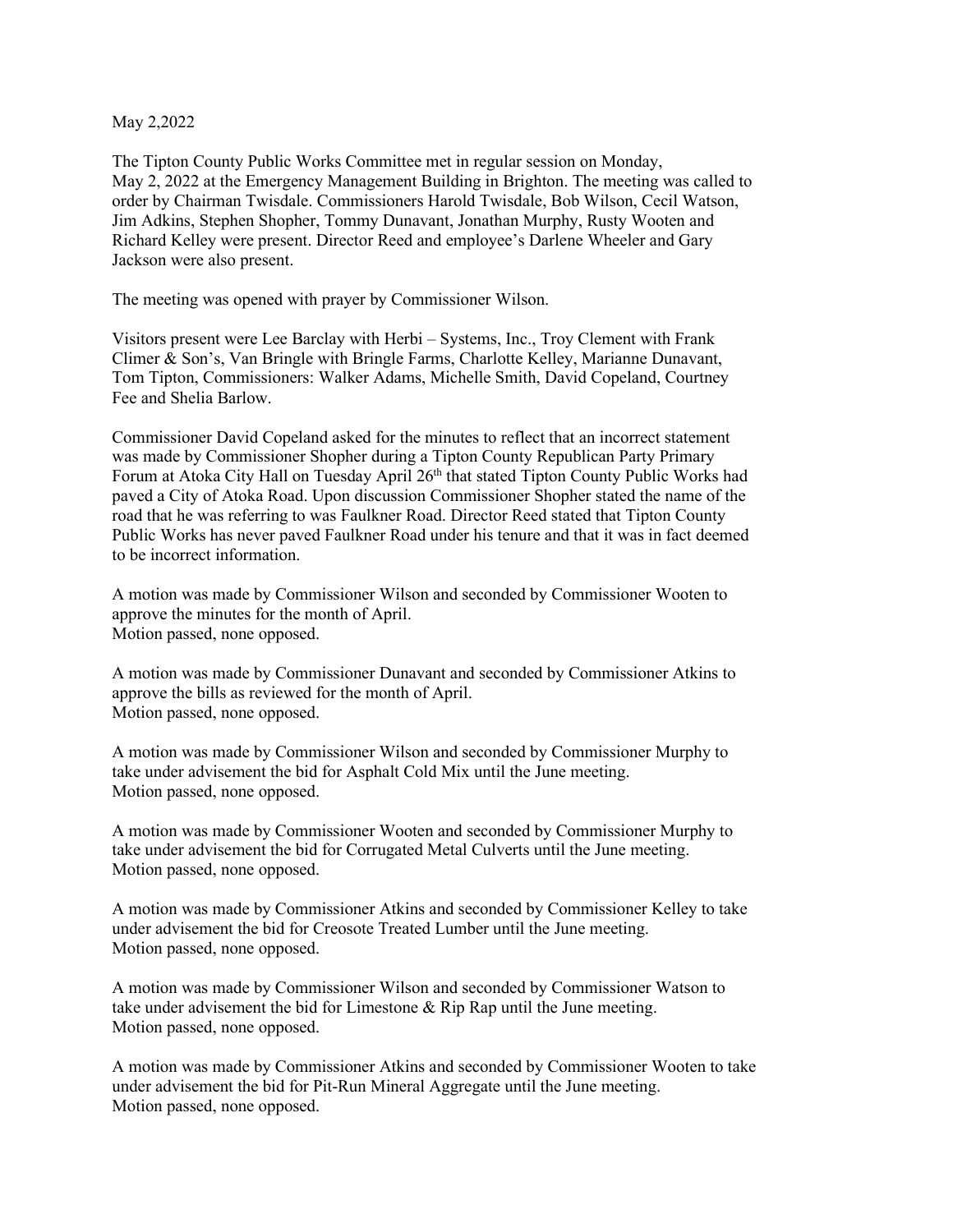A motion was made by Commissioner Murphy and seconded by Commissioner Dunavant to take under advisement the bid for Roadway Striping until the June meeting. Motion passed, none opposed.

A motion was made by Commissioner Atkins and seconded by Commissioner Kelley to take under advisement the bid for Asphalt Hot Mix until the June meeting. Motion passed, none opposed.

A motion was made by Commissioner Kelley and seconded by Commissioner Murphy to take under advisement the bid for Roadside Spraying until the June meeting. Motion passed, none opposed.

A motion was made by Commissioner Watson and seconded by Commissioner Dunavant to take under advisement the bid for Uniforms until the June meeting. Motion passed, none opposed.

A motion was made by Commissioner Wilson and seconded by Commissioner Kelley to begin selling the new landfill permits for the  $22/23$  Fiscal year on May 16<sup>th</sup>. The prices will be as follows:

Yearly Permit - \$35.00 Day Pass - \$5.00 Commercial - \$7.00 per cubic yard. Motion passed, none opposed.

A motion was made by Commissioner Kelley and seconded by Commissioner Wooten to change the road name from Detroit Road to River Ridge Lane. Motion passed, none opposed.

A motion was made by Commissioner Murphy and seconded by Commissioner Watson to shorten Sartain Road from .23 to .16. Motion passed, none opposed.

A motion was made by Commissioner Watson and seconded by Commissioner Atkins to set the speed limit on Reed Circle to 30 mph. Motion passed, none opposed.

A motion was made by Commissioner Watson and seconded by Commissioner Murphy to set the speed limit on Reed Cove to 25 mph. Motion passed, none opposed.

A motion was made by Commissioner Watson and seconded by Commissioner Dunavant to set the speed limit on David Cove to 25 mph. Motion passed, none opposed.

A motion was made by Commissioner Watson and seconded by Commissioner Dunavant to set the speed limit on Rachel Cove to 25 mph. Motion passed, none opposed.